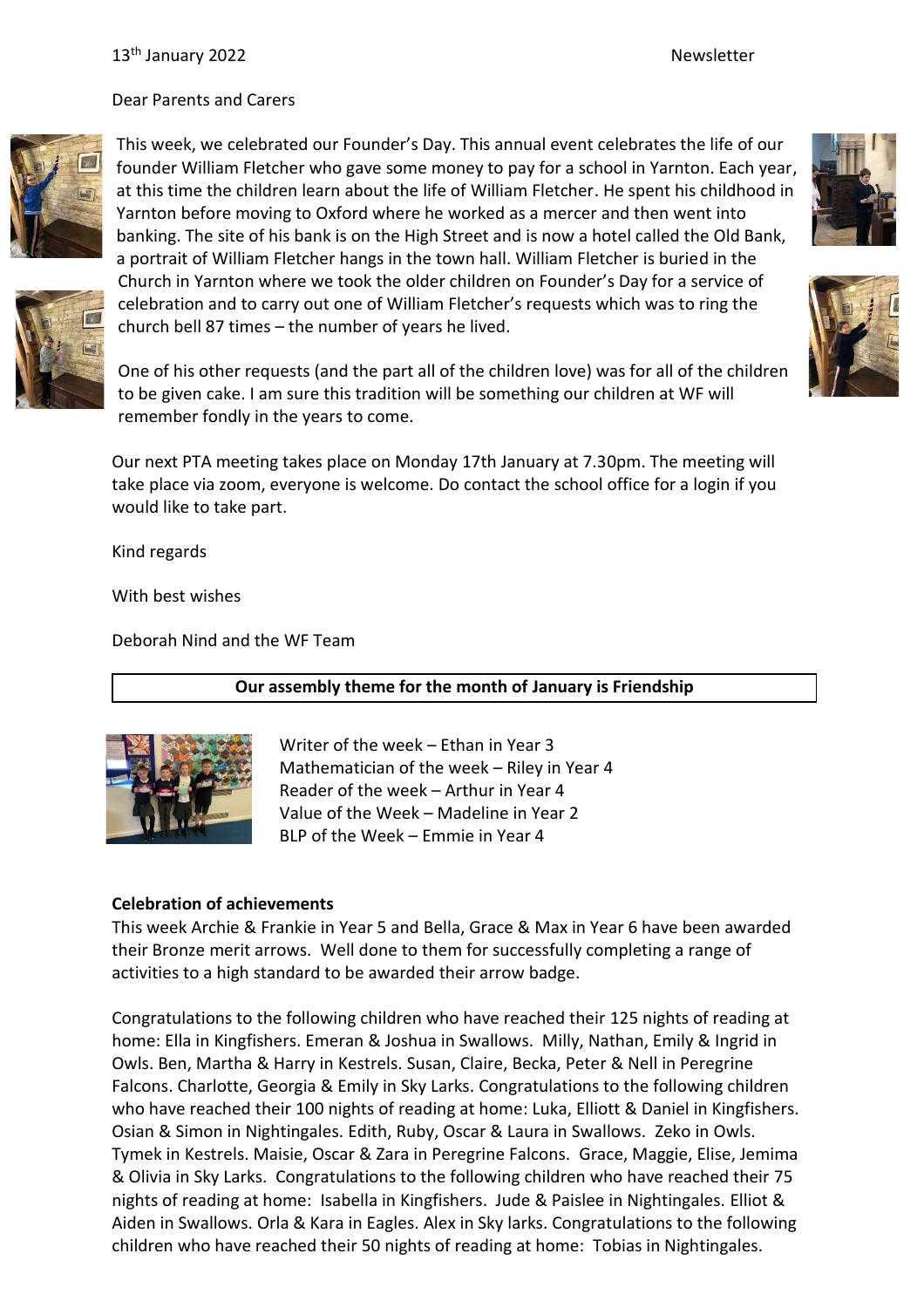Mathias in Kestrels. Emilie in Sky Larks. Congratulations to the following children who have reached their 25 nights of reading at home: Darlah in Swallows. Lupita in Eagles. Izzy in Sky Larks.

## **Attendance**

School starts at 8:45am, can you please make sure your child is in class by 8:45am. **EVERY SCHOOL DAY COUNTS!**

There are only 190 statutory school days in one year and 175 days (weekends and school holidays) available to use for holidays. Parents should avoid taking their children out of school during term time in order to go on holiday.

| <b>Class</b>      | Attendance for 05.01.22 - 07.01.22 |
|-------------------|------------------------------------|
| Eagles            | 94%                                |
| Kestrel           | 86.11%                             |
| Kingfishers       | 91.67%                             |
| Nightingales      | 88.46%                             |
| Owls              | 89.53%                             |
| Peregrine Falcons | 84.51%                             |
| <b>Red Kites</b>  | 93.67%                             |
| Robins            | 91.96%                             |
| Sky Larks         | 93.42%                             |
| <b>Swallows</b>   | 94.94%                             |
| Wrens             | 97.98%                             |
| Total             | 91.19%                             |

## **FAO:Year 6 Parents**

On Thursday 20th January at 4pm, UKS2 are going to be holding a zoom meeting for Year 6 parents to discuss SATS and how we prepare the children, what parents can do to help and to discuss any questions they may have. You should have received your invitation by email yesterday, if you have not received an invitation, please contact the school office.

## **Drop-in sessions**

Our new drop-in sessions will start on Tuesday 18th January from 9-10.30am in the Howard Hillsdon room. They are open to all parents and carers and there will be a different topic each week (programme to follow). The first week will be 'managing me' a positive start to the new year. The sessions will be run by Clare Pink and Karen Ariss (A&W College).

## **Breakfast Club**

Breakfast club runs every day from 07:30 – 08:45 in the Howard Hillsdon building (old playgroup). The children enjoy a range of breakfast cereals, fruit juices, yoghurts and toast, followed by the opportunity to play indoor games. The cost is £5.00 per child. If you would like your children to take part in breakfast club, **please see the staff in the office to book prior to attendance.**

The next PTA meeting is booked for Monday 17th January at 7.30pm. This meeting will be held via zoom. If you would like the log in details please email us at [williamfletcherschoolpta@gmail.com](mailto:williamfletcherschoolpta@gmail.com)

## **Step 2 Dance Lessons**

A local dance company Step 2 that comes into school has lots of lessons for all range of ages. Please see website below for further details: [Step 2 Dance Oxford Homepage](https://www.step2dance.co.uk/home) — STEP 2 DANCE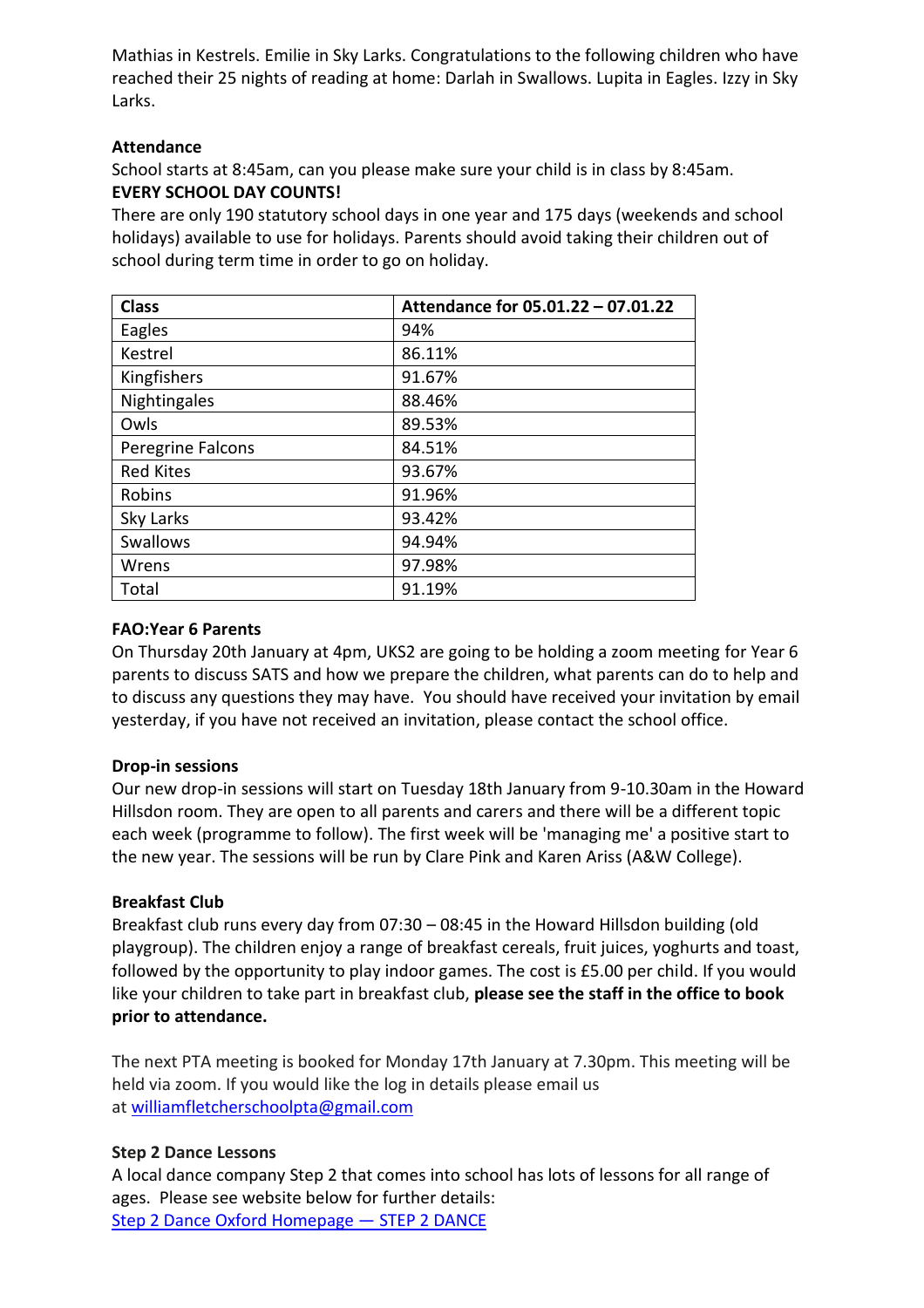## **Yarnton Youth Netball**

Open to boys and girls in years 3, 4, 5 & 6 from William Fletcher School. Training is on Wednesdays at the school, after school until 4pm. Places are limited, and if you are interested in your child taking part please email [yarntonyouthnetball@gmail.com](mailto:yarntonyouthnetball@gmail.com) for more details. This year we will be asking all youngsters involved to become members of England Netball for a small one-off fee, so that we can run the session as part of Yarnton Netball Club.

# **News from the PTA**

The next PTA meeting is booked for Monday 17th January, 7.30pm via zoom. If you would like the meeting log in details please email us at [williamfletcherschoolpta@gmail.com](mailto:williamfletcherschoolpta@gmail.com)

We will be reviewing last terms fundraising activities and discussing the Summer Fete. All welcome!

The PTA has signed up for Your School Lottery, each ticket sold and supporters gained will raise extra funds for the school. For more info please visit [yourschoollottery.co.uk](http://yourschoollottery.co.uk/) and search for William Fletcher.

Also, a reminder that the PTA has a Facebook page. It includes all recent and upcoming PTA news and events, if you haven't already liked the page please do. @WilliamFletcherPTA

## **Forthcoming Dates**

## **January 2022**

| 25.01.2022 | <b>Fencing Taster Session</b> |
|------------|-------------------------------|
| 26.01.2022 | <b>Fencing Taster Session</b> |

## **February 2022**

| 02.02.2022 | Planetarium Year 5 & 6             |
|------------|------------------------------------|
| 11.02.2022 | Learning Cards go home             |
| 14.02.2022 | Learning Cards returned            |
| 18.02.2022 | Term 3 ends                        |
| 28.02.2022 | Term 4 starts                      |
| 28.02.2022 | West Oxfordshire Hockey tournament |
|            |                                    |

# **William Fletcher School Term Dates 2021/2022**

**Term 3**

Wednesday 5<sup>th</sup> January to Friday 18<sup>th</sup> February Tuesday 4<sup>th</sup> January INSET

## **Term 4**

Monday 28<sup>th</sup> February to Friday 8<sup>th</sup> April

## **Term 5**

Monday 25<sup>th</sup> April to Friday 27<sup>th</sup> May

# **Term 6**

Tuesday 7<sup>th</sup> June to Wednesday 20<sup>th</sup> July Monday 6<sup>th</sup> June INSET Wednesday 20<sup>th</sup> July INSET DAY Thursday 21<sup>st</sup> July INSET Day

#### **William Fletcher School Term Dates 2022/2023 Term 1**

Tuesday 6th September to Friday 21st October Friday 2nd September INSET Day